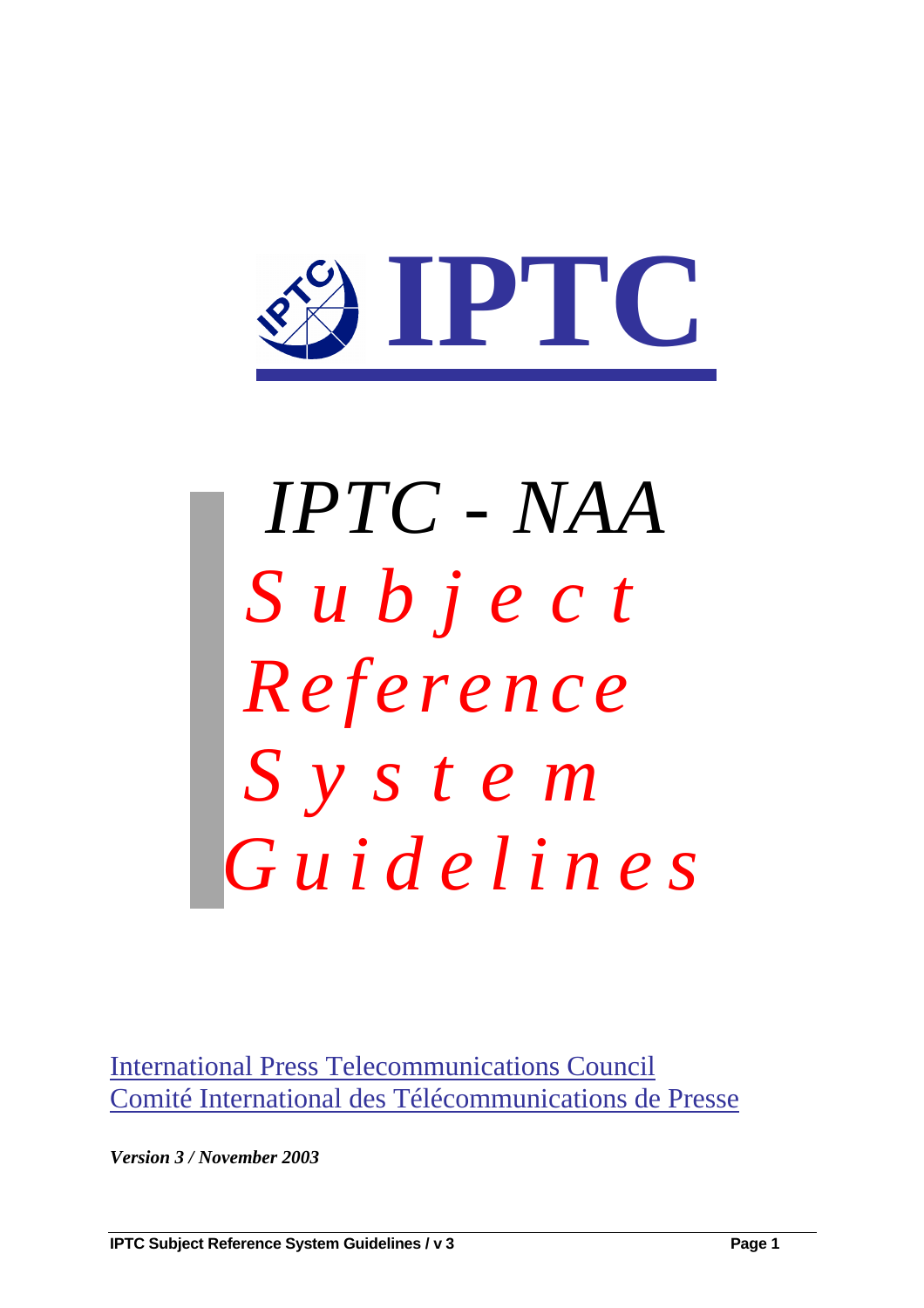# **Introduction**

This document provides background and implementation guidelines for the news industry's Subject Reference System, jointly developed by the International Press Telecommunications Council and the Newspaper Association of America. The system is designed to be used in any situation where news material needs to be categorised, including:

- within <u>NewsML</u>, as attribute values drawn from a TopicSet; or<br>■ within the News Industry Text Format, as elements and attribut
	- within the News Industry Text Format, as elements and attributes, or
- within the Information Interchange Model, via new DataSets.

**Theory and Structure................................................ 3** 

The system is an open standard that is freely available for use either with these other IPTC standards or as a stand-alone vocabulary.

## **TABLE OF CONTENTS**

| Media Types                               |  |  |  |  |
|-------------------------------------------|--|--|--|--|
| Object Types                              |  |  |  |  |
| <b>Attributes</b>                         |  |  |  |  |
| <b>Subject References</b><br>$\bullet$    |  |  |  |  |
| Qualifiers                                |  |  |  |  |
|                                           |  |  |  |  |
|                                           |  |  |  |  |
|                                           |  |  |  |  |
| Changes to the Subject Reference System12 |  |  |  |  |
| Implementations and Ad Hoc Extensions 13  |  |  |  |  |
| <b>NewsML</b>                             |  |  |  |  |
| <b>NITF</b>                               |  |  |  |  |
| <b>IIM</b>                                |  |  |  |  |
|                                           |  |  |  |  |

© 1995-2003 by International Press Telecommunications Council Royal Albert House, Sheet Street Windsor, Berkshire SL1 4BE, United Kingdom

Company information can be found at http://www.iptc.org

More information on the Subject Reference System can be found at http://www.iptc.org/metadata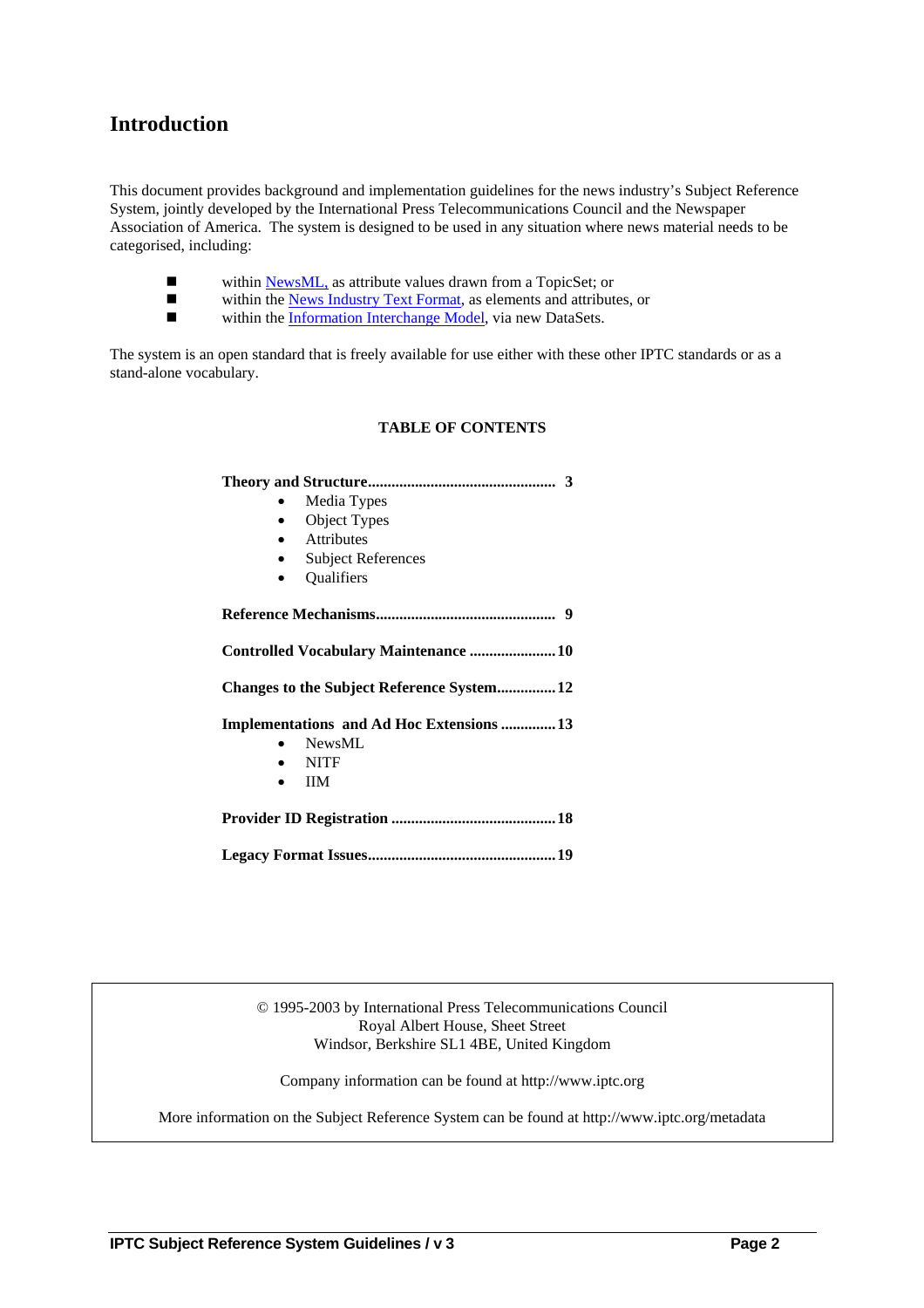## **Theory and Structure**

The IPTC developed a new framework to describe the content of news material, part of which is the subject. Any implementation of the Subject Reference System should take into consideration this broader descriptive hierarchy. Its components are objects, attributes, subject reference, synonyms and qualifiers.

## **Media Type**

The highest level descriptor for a news object is its media type. Valid values are: text, graphic, photo, audio, video and animation

## **Object Type**

Next, each individual news object has a **type**. This can be compared with CLASS in object-oriented theory. We have identified the following object types:

- **news** (default)
- data (intended for tables such as statistics or lists, as opposed to narrative text)
- **advisory** (content provider messages, generally not published)
- **maintenance** (system-to-system messages related to communication channels)
- **TopicSet** (a set of FormalNames and their meanings, used in support of NewsML and governed by IPTC change-control procedures)
- **DTD** (an XML document type definition)
- **document** (a non-news document)
- **catalog** (a container for NewsML resource and TopicUse elements)
- **alert** (preliminary warning message about an important breaking news event)

## **Attributes**

We identified a number of concepts that might apply to news material in any subject area. These we call **attributes**. An attribute describes the nature or characteristic of a news object, not specifically its content. An attribute may be applied to any of the object types. Valid attributes are listed below. The reference numbers are arbitrary and have no implied significance.

| Ref.<br>No. | <b>Attribute name</b> | <b>Description</b>                                                                                                    |
|-------------|-----------------------|-----------------------------------------------------------------------------------------------------------------------|
| 001         | Current               | Object content is about events taking place at the time of the report.                                                |
| 002         | Analysis              | The object contains data and conclusions drawn by a journalist who has<br>researched the story in depth.              |
| 003         | Archive material      | The object contains material distributed previously that has been selected<br>from the originator's archives.         |
| 004         | Background            | The object provides some scene-setting and explanation for the event<br>being reported.                               |
| 005         | Feature               | The object content is about a particular event or individual that may not be<br>significant to current breaking news. |
| 006         | Forecast              | The object contains opinion as to the outcome of a future event.                                                      |
| 007         | <b>History</b>        | The object content is based on previous rather than current events.                                                   |
| 016         | Interview             | The object contains a dialogue with a news source that gives it significant<br>voice.                                 |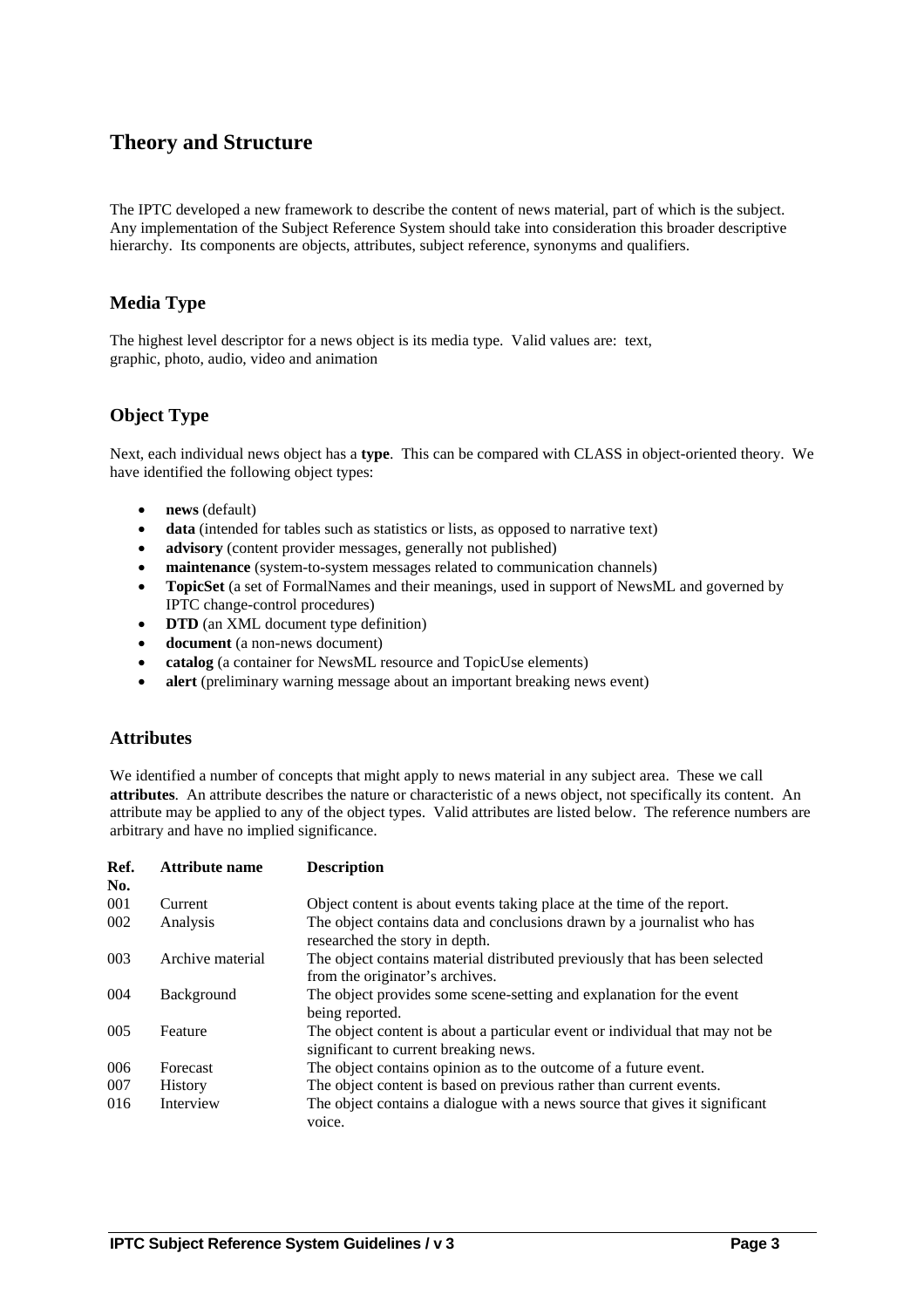| Ref.<br>No. | <b>Attribute name</b>                     | <b>Description</b>                                                                                                                       |
|-------------|-------------------------------------------|------------------------------------------------------------------------------------------------------------------------------------------|
| 008         | Obituary                                  | The object contains a narrative about an individual's life and<br>achievements for publication after his or her death.                   |
| 017         | From the scene                            | The object contains a report from the scene of an event.                                                                                 |
| 009         | Opinion                                   | The object contains an editorial comment that reflects the views of the<br>author.                                                       |
| 010         | Polls and surveys                         | The object contains numeric or other information produced as a result of<br>questionnaires or interviews.                                |
| 022         | Press release                             | The object contains promotional material or information provided to a<br>news organisation.                                              |
| 011         | Profile                                   | The object contains a description of the life or activity of a news subject<br>(often a living individual).                              |
| 012         | Results listings and<br>statistics        | The object contains alphanumeric data suitable for presentation in tabular<br>form.                                                      |
| 018         | Retrospective                             | The object contains material that looks back on a specific (generally long)<br>period of time such as a season, quarter, year or decade. |
| 013         | Side bar and<br>supporting<br>information | The object contains a related story that provides additional insight into the<br>news event being reported.                              |
| 014         | Summary                                   | The object is a collection of synopses on news items (generally unrelated).<br>See Synopsis.                                             |
| 015         | Transcript and<br>verbatim                | The object contains a word-for-word report of a discussion or briefing<br>without significant journalistic intervention.                 |
| 020         | Update                                    | The object contains an intraday snapshot (as for electronic services) of a<br>single news item.                                          |
| 021         | Wrapup                                    | The object contains a recap of a running story (such as at the end of the<br>day).                                                       |
| 019         | Synopsis                                  | The object contains a condensed version of a single news item.                                                                           |
| 023         | Quote                                     | The object contains a short verbatim excerpt from an individual or other<br>source.                                                      |
| 024         | Press-digest                              | The object contains material by another content provider completely or in<br>parts without significant journalistic changes.             |
| 025         | Review                                    | The object contains a critique of a creative activity or service (for example<br>a book, a film or a restaurant).                        |
| 026         | Curtain raiser                            | Used when the object contains information about the staging and probable<br>outcome of an immediately coming event.                      |
| 027         | Actuality                                 | The object contains the audio or video recording of the event                                                                            |
| 028         | Question and<br>answer                    | The object contains questions and answers between the interviewer(s) and<br>$subject(s)$ .                                               |
| 029         | Music                                     | The object contains music alone.                                                                                                         |
| 030         | Response to a<br>question                 | The object contains a reply to a question.                                                                                               |
| 031         | Raw sound                                 | The object contains unedited sounds.                                                                                                     |
| 032         | Scener                                    | The object contains a description of the event circumstances.                                                                            |
| 033         | Text only                                 | The object contains a transcription of text.                                                                                             |
| 034         | Voicer                                    | The object contains only voice.                                                                                                          |
| 035         | Fixture                                   | A document with a constant reference whose content is updated<br>periodically.                                                           |

The default attribute value is Current. This is to be used when no other attribute applies, or when time precludes making a selection. Taking the object and attribute concepts together, then, a typical article would be a **News Object** with an attribute value of **Current** – that is, it's a piece of routine text on breaking news.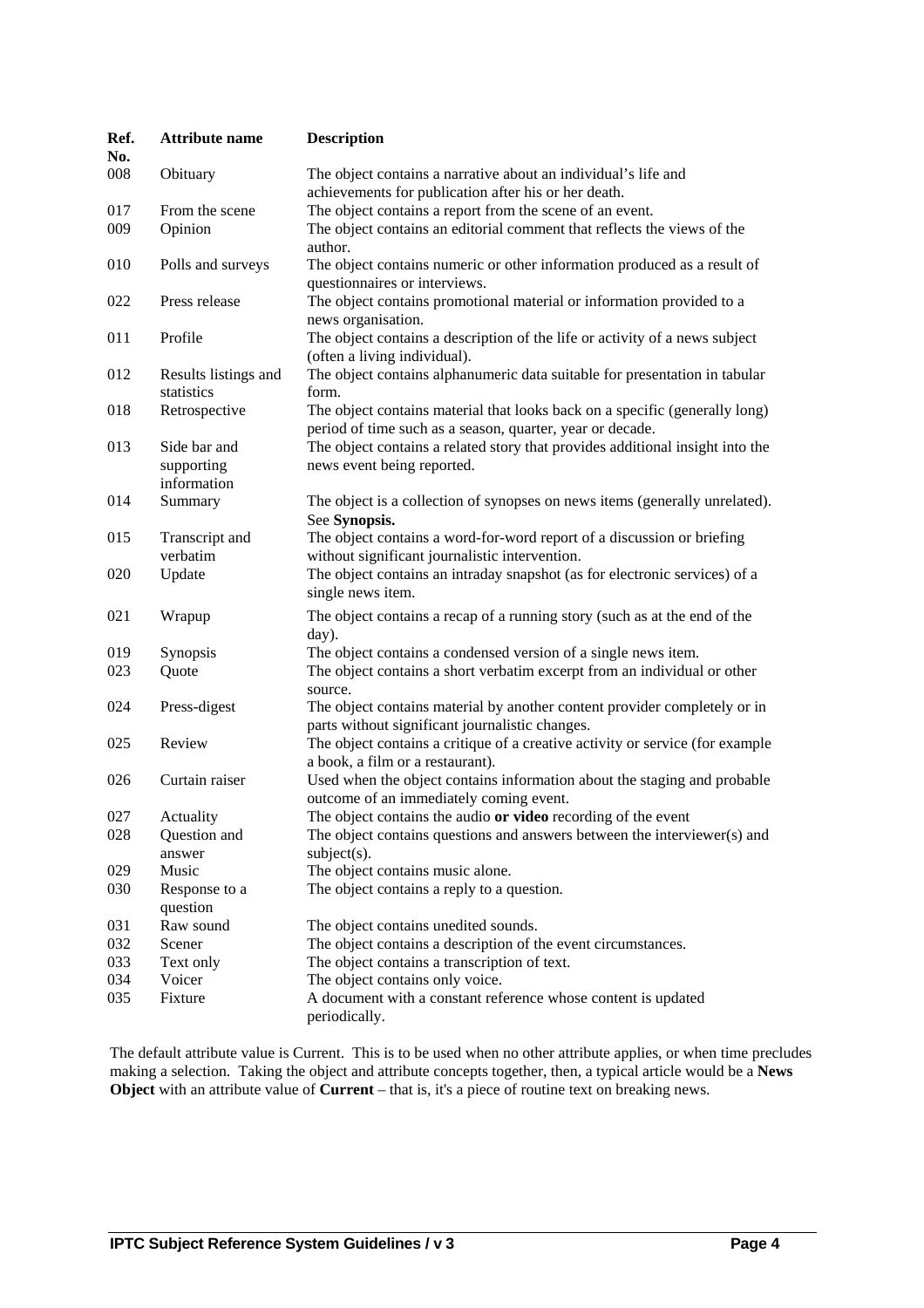## **Subject Reference**

The next piece of the architecture is the **Subject Reference**, which identifies the general content of a News Object. This is taken from a three-level hierarchy where the top level is **Subject;** the second level is **Subject Matter** and the third level is **Subject Detail**. There are 17 top-level **Subjects,** and we have developed secondary **Subject Matter** lists for each of these. To date, there are third-level **Subject Detail** lists for three Subjects: Economy, Business and Finance, Politics, and Sport. All references are controlled by a fixed eightdigit reference number described later in this paper.

The 17 top-level Subjects are below, along with and their three-letter English abbreviations, reference numbers and definitions.

#### **Arts, Culture and Entertainment** (ACE) 01000000

Matters pertaining to the advancement and refinement of the human mind, of interests, skills, tastes and emotions

#### **Crime, Law and Justice** (CLJ) 02000000

Establishment and/or statement of the rules of behaviour in society, the enforcement of these rules, breaches of the rules and the punishment of offenders. Organisations and bodies involved in these activities.

#### **Disasters and Accidents** (DIS) 03000000

Man made and natural events resulting in loss of life or injury to living creatures and/or damage to inanimate objects and property.

#### **Economy, Business and Finance** (FIN) 04000000

All matters concerning the planning, production and exchange of wealth.

**Education** (EDU) 05000000 all aspects of furthering knowledge of human individuals from birth to death.

#### **Environmental Issues** (ENV) 06000000

All aspects of protection, damage, and condition of the ecosystem of the planet earth and its surroundings.

**Health** (HTH) 07000000 All aspects pertaining to the physical and mental welfare of human beings.

**Human Interest** (HUM) 08000000

Lighter items about individuals, groups, animals or objects.

#### **Labour** (LAB) 09000000

Social aspects, organisations, rules and conditions affecting the employment of human effort for the generation of wealth or the provision of services and the economic support of the unemployed.

**Lifestyle and Leisure** (LIF) 10000000 Activities undertaken for pleasure, relaxation or recreation outside paid employment, including eating and travel.

**Politics** (POL) 11000000 Local, regional, national and international exercise of power, or struggle for power, and the relationships between governing bodies and states.

#### **Religion and Belief** (REL) 12000000

All aspects of human existence involving theology, philosophy, ethics and spirituality. **Science and Technology** (SCI) 13000000

All aspects pertaining to human understanding of nature and the physical world and the development and application of this knowledge.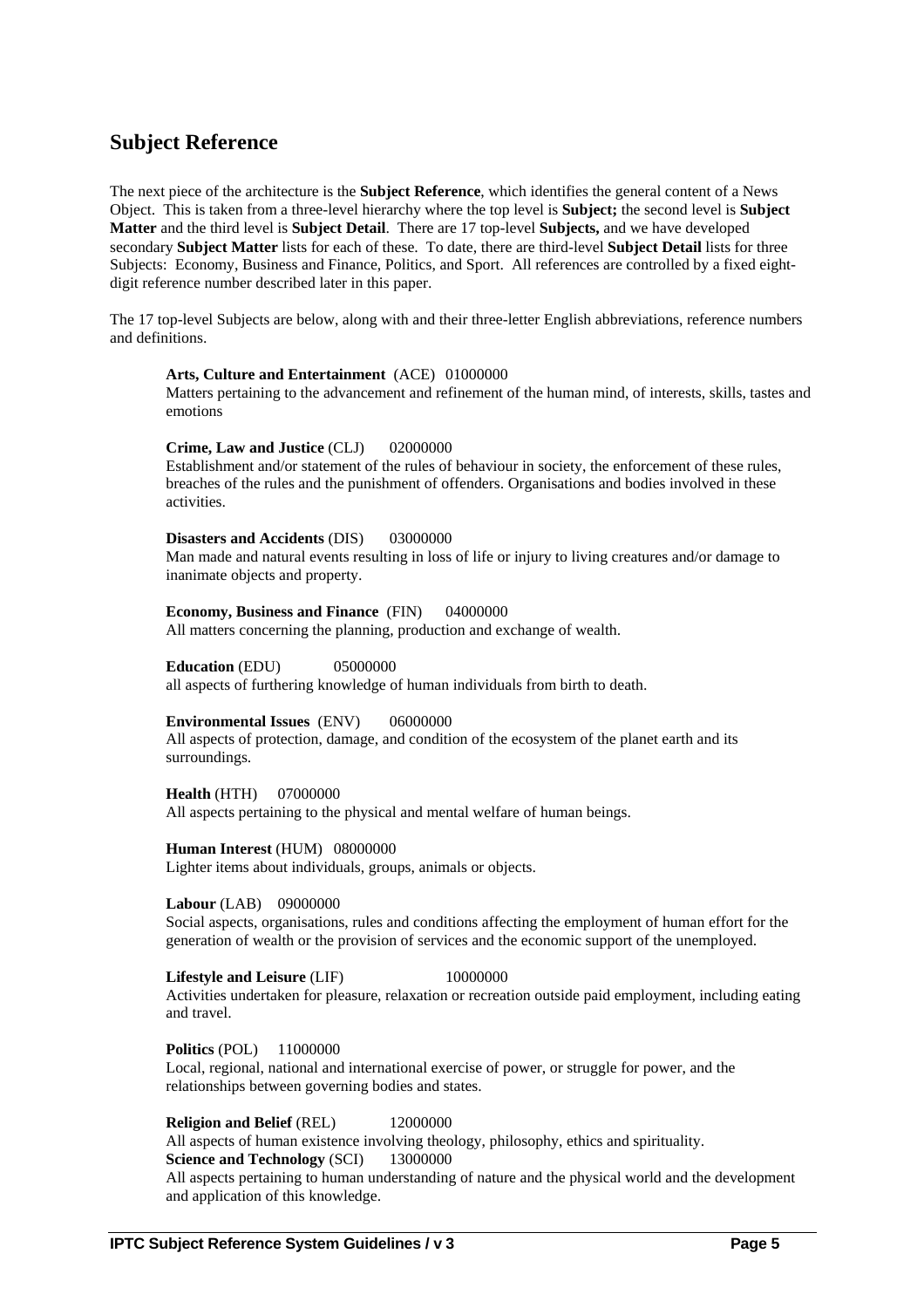**Social Issues** (SOI) 14000000 Aspects of the behaviour of humans affecting the quality of life.

**Sport** (SPO) 15000000 Competitive effort involving physical effort. Organisations and bodies involved in these activities.

**Unrest, Conflicts and War** (WAR) 16000000 Acts of socially or politically motivated protest and/or violence.

**Weather** (WEA) 17000000 The study, reporting and prediction of meteorological phenomena.

## **A few important notes about using Subjects:**

- All terms used will be those that are internationally recognised rather than of particular national usage. Entries will appear in lower case unless they are proper names or registered with a leading upper case or are acronyms or abbreviations. For languages other than English the terms are capitalised in accordance with common usage and dictionary practice for that language. Where singular terms are used they cover plural representation of entries and vice versa.
- They are **optional.** IPTC members are well aware that in the context of real-time information delivery, deadline pressures may prevent reporters and editors from assigning a subject reference to a news item. If there is no time to apply a reference, or uncertainty about what would fit best, items may move with no reference at all – as they sometimes do today.
- Content providers will continue to indicate **news importance** "bulletin," "urgent" and the like to help customers find top stories regardless of the subject, and especially in cases where a subject isn't specified. The NITF contains a separate element for marking news importance. Once the initial dust has settled on a non-categorised breaking story, subject references can be chosen and applied to subsequent news items.
- Subject references are **repeatable.** Many stories span multiple areas sports figures involved in criminal activity, as an example. Subject Matter and Subject Detail entries may be used together, even if one is within the hierarchy of the other.

## *Examples:*

"Government announces new educational policy for under 5 year olds" 11006000 (Government, policy) 05004000 (Education, preschooling)

"UK Government announces new scheme for dairy farmers" 11006000 (Government, policy) **04001004 (Agriculture, Livestock Farming** 

• Providers have the option of using a **keyword** to augment subject assignments. This field (also repeatable in NITF) may be used for terms that help further define an item, but that may not warrant inclusion in the subject lists. A couple examples…

*for a chess championship:*  object=news object type=current subject=lifestyle and leisure keyword=chess masters

*for a general weather story:*  object=news object type=feature subject=weather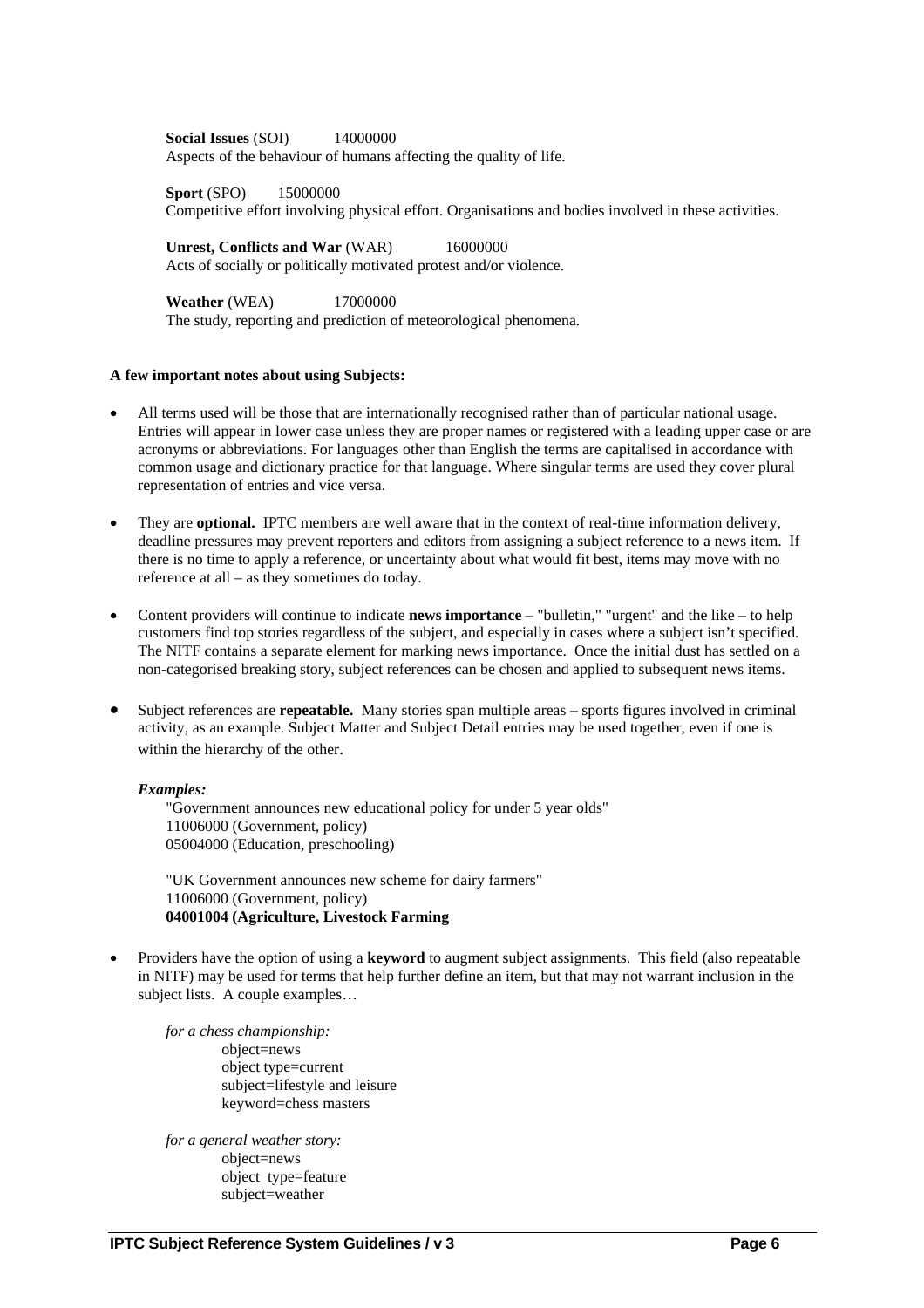keyword=heat wave

## **Duplication and Inheritance**

Although the original intentions of IPTC in regard to the same term appearing more than once within the SRS was to limit or even prevent this, usage has shown that a term can have more than one meaning depending upon its context and therefore should be able to appear as a Subject Matter or Subject Detail multiple times but each appearance would have a totally different "explanation".

There are numerous examples of this need:

01016000 Television as Arts Culture and Entertainment, relates to the AC&E as shown on television while: 04010010 Television as Economy, Business and Finance relates to the business aspects of television, ownership, profits/losses, ad revenue or corporate matters.

Therefore as long as the context is really different, similar terms may appear multiple times under different Subjects or Subject Matters, including Subject Details as the children of different Subject Matters under the same Subject

We define Sports as being "competitive exercise involving physical effort." This precludes activities of predominately mental exertion such as chess, bridge and other board or card games, which are part of Lifestyle and Leisure.

## **Synonyms**

Synonyms are used to describe common concepts that use different terminology depending on the cultural and legal framework. Synonyms only apply at the Subject Matter level. That is, the same code is used for terms meaning the same or equivalent thing in different languages. There may be regional authorities in some countries such as Germany and France that might also be included within the generic subject matter description. Every attempt has been made to use cultural-neutral English where possible.

Specific institution or national organisation names are translated into the terms used in the respective language but reflect back to a single English term and the related code. A particular example of this is Parliament that has different terminology depending on the language and culture. Regional chambers should be subject to local IPR but in turn refer back to Parliament at the Subject Matter level. Some national legislative bodies (groups elected for law making or legislative power) occur at different levels within societies. Local additions should be made as subject details with local IPRs.

Individual users are responsible for maintaining their own lists of local synonyms and for ensuring their customers have the appropriate information to interpret any local extensions to the scheme.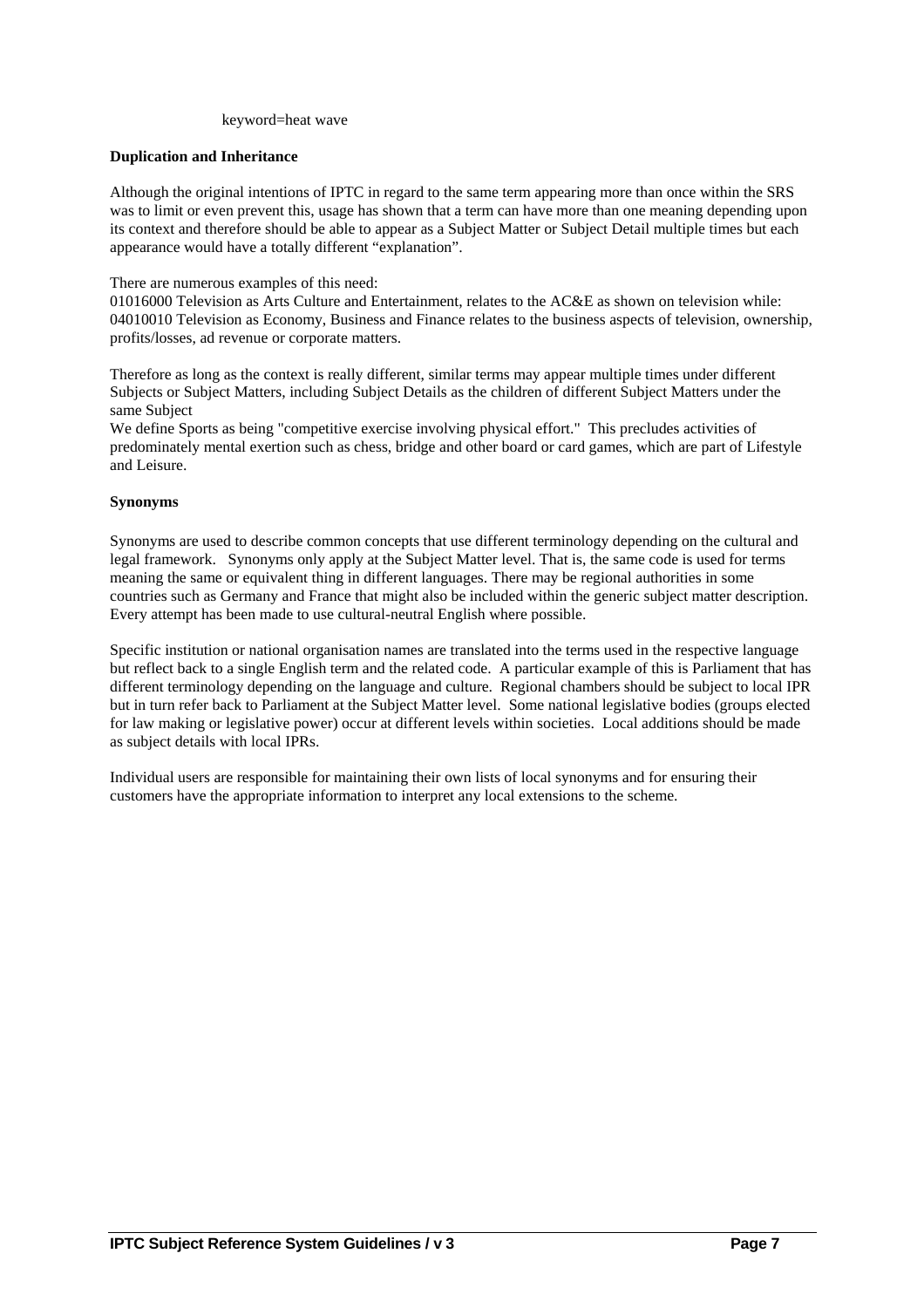## **Qualifiers**

We discovered cases where Subject References seemed to demand auxiliary terms to make the reference more precise and useful. The most compelling example is in Sports. Many sporting events are broken down into subgroups based on such things as the gender or age of participants, the number of participants (singles, twoperson, four-person etc.), or the level of competition (amateur, professional, regional, national).

We call these auxiliary terms **qualifiers.** They may not be used alone, but rather must be used in conjunction with a specific Subject (top-level) reference. Each qualifier has a unique number that is used as part of the eight-digit numeric anchor for a Subject.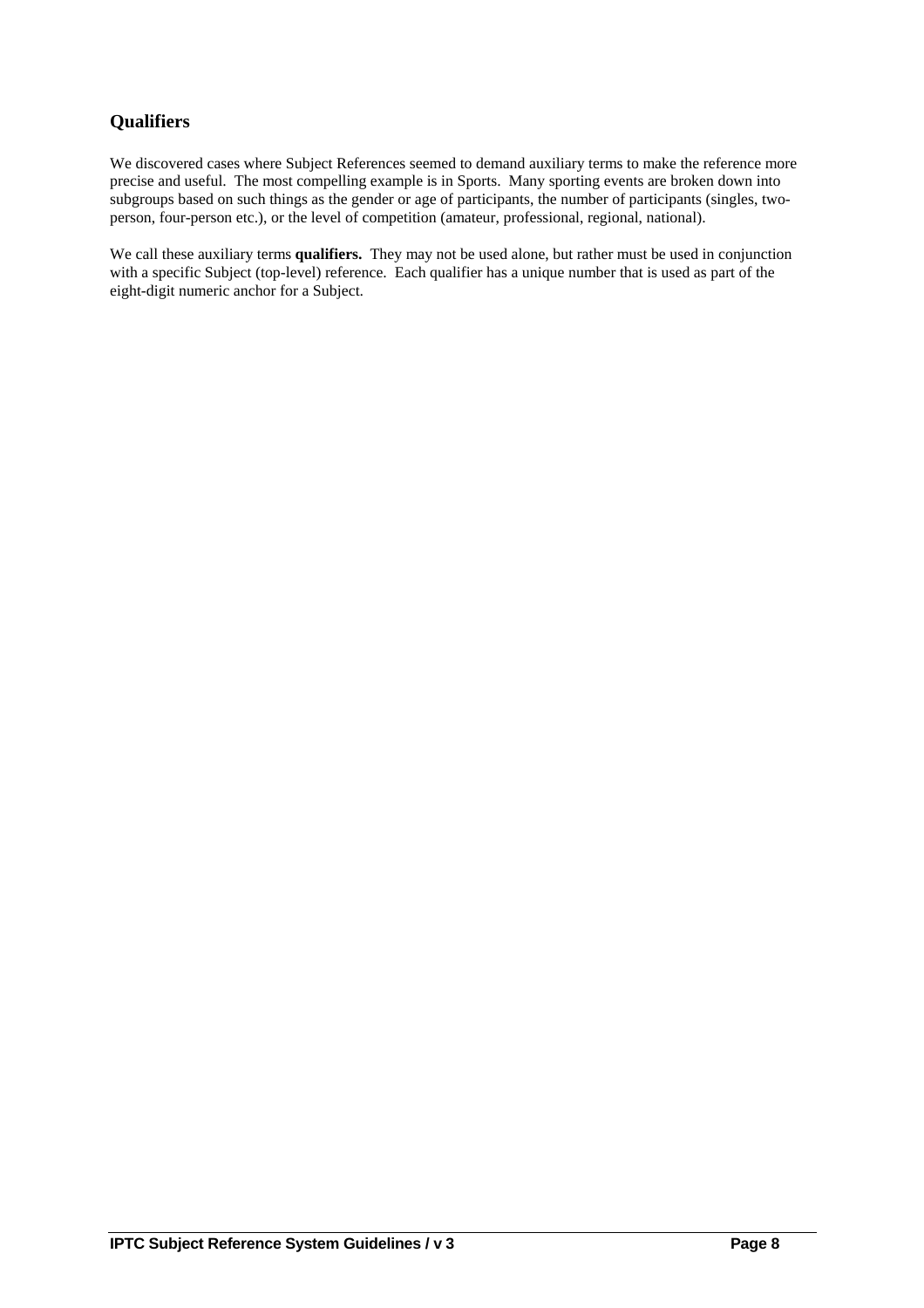# **Reference Mechanisms**

We developed the original subject lists in English but they have been translated into many languages, as demanded by news providers and their clients. So there was a need for unambiguous anchors that could be used to identify the same topic across all content, regardless of media type or provider. We provide two.

The first is a three-letter English code for the 17 top-level categories. These generally represent the first letters of the word or words in the English version of the subject. They can be used with legacy news industry formats where long numeric strings may be inappropriate.

The more important mechanism is a unique eight-digit number that is assigned to each entry in the three-level Subject hierarchy. This number is broken down as follows:

The **first two digits** indicate the top-level **Subject**. The valid values are 01 through 17. (Leading zero is mandatory.)

The **next three digits** indicate the **Subject Matter**. Default is 000, used when no Subject Matter is specified. The rest of the values (001-999) must be used in conjunction a two-digit Subject number.

The **last three digits**, when preceded by valid Subject and Subject Matter numbers, indicate **Subject Detail**. The last three digits separately are used to indicate a **qualifier –** but *only* in concert with a Subject number. The middle three digits must be 000 when providing a qualifier.

#### *Examples:*

|          | <b>Subject</b> | <b>Subject Matter</b> | <b>Subject Detail</b> |
|----------|----------------|-----------------------|-----------------------|
| 13000000 | 13             | 000                   | 000                   |
|          | Science and    | (none)                | (none)                |
|          | Technology     |                       |                       |

|                | <b>Subject</b> | <b>Subject Matter</b> | <b>Subject Detail</b> |  |
|----------------|----------------|-----------------------|-----------------------|--|
| 07<br>07002000 |                | 002                   | 000                   |  |
| Health         |                | Epidemic and Plague   | none                  |  |

|          | <b>Subject</b>    | <b>Subject Matter</b> | <b>Subject Detail</b> |
|----------|-------------------|-----------------------|-----------------------|
| 04015002 | 04                |                       | 002                   |
|          | Economy, Business | <b>Transport</b>      | Railway               |
|          | and Finance       |                       |                       |

|          | <b>Subject</b> | <b>Subject Matter</b> | <b>Subiect Oualifier</b> |
|----------|----------------|-----------------------|--------------------------|
| 15000001 | 1 J            | 000                   | 001                      |
|          | Sport          | (none                 | Men                      |

| <b>Subject</b>  |  | <b>Subject Matter</b> | <b>Subject Qualifier</b> |  |  |
|-----------------|--|-----------------------|--------------------------|--|--|
| 15000010<br>1 J |  | 000                   | 010                      |  |  |
| Sport           |  | none)                 | Professional             |  |  |

The numbering scheme allows for logical extensions to all of these lists. There is no relevance in the sequence of numbers allocated to entries in the scheme. They were derived initially from an alphabetical sort of the original lists and do not contain an implied hierarchy. However, the first two digits are always the same for a given Subject and the digits at positions 3, 4 and 5 are the same for a given SubjectMatter.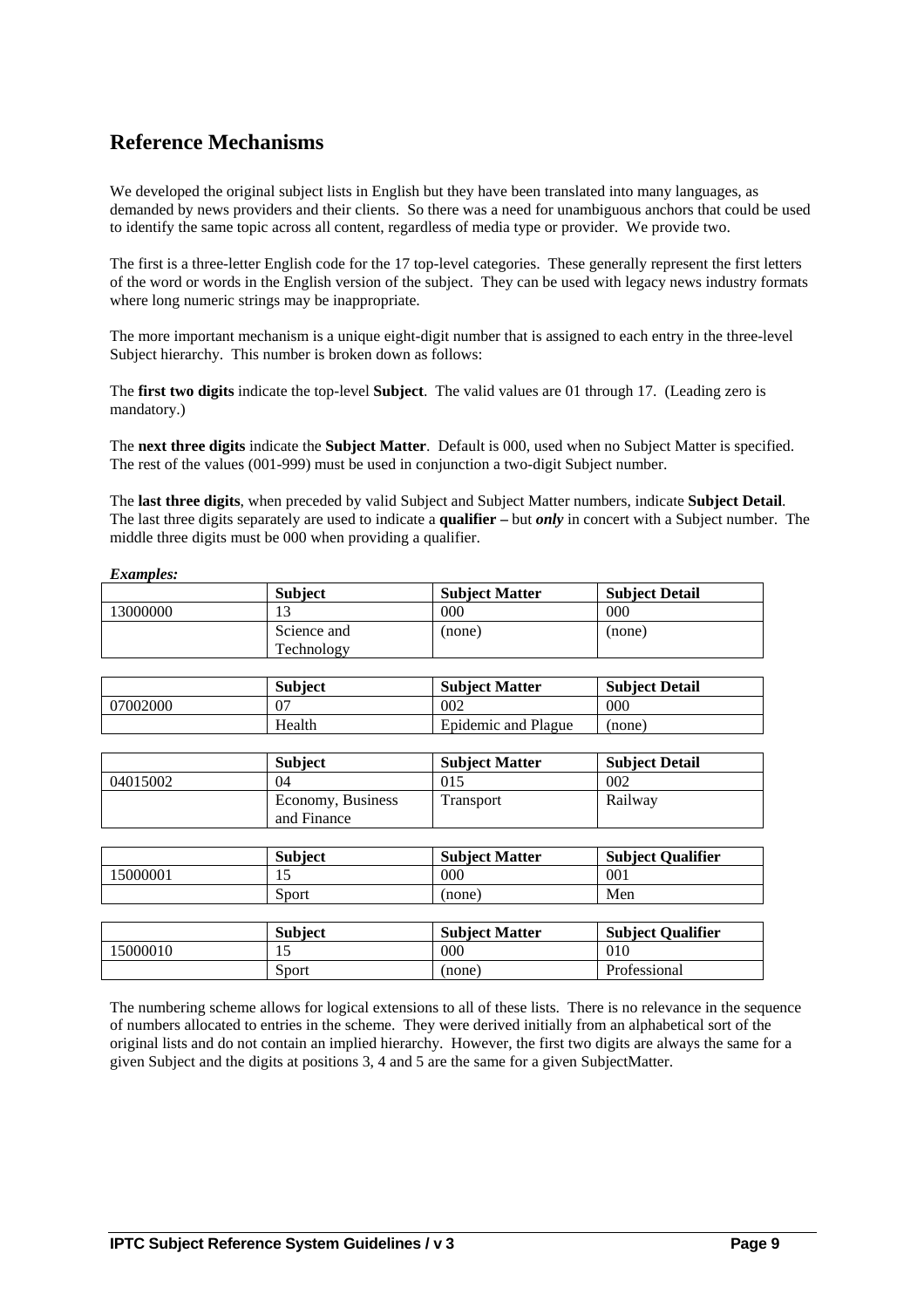# **Controlled Vocabulary Maintenance**

The various components of the Subject Reference System – such as object types, attributes and qualifiers – will be maintained through the TopicSet mechanism of the IPTC's NewsML standard.

The list of **media types** is maintained as an IPTC TopicSet termed mediatypes. These mediatypes are recommended to all content originators using NewsML in the news domain to ensure interoperability.

The list of **object types** is maintained as an IPTC TopicSet termed NewsItemTypes. These NewsItemTypes are recommended to all content originators using NewsML in the news domain to ensure interoperability.

The list of **object attributes** is maintained as an IPTC TopicSet termed Genre. The values in this TopicSet are derived from the experience of news gathering organisations within IPTC. But NewsML users in other domains may choose to produce their own TopicSet for genre based on their business needs. The term "genre" is related more to a news object's content than how it might be rendered. Accordingly the term "Sidebar and Supporting Information" is not included in the Genre TopicSet as it more properly falls within the scope of a Role within NewsML. The entry is highlighted in red for this reason, although outside of NewsML it is a valid object attribute.

**Subject, Subject Matter** and **Subject Detail** are managed in the NewsML TopicSet called SubjectCode. **Subject Qualifiers** are maintained as an IPTC TopicSet called SubjectQualifier**.** 

The IPTC SubjectCode TopicSets have been developed after considerable analysis and discussion within the news industry. The structure of NewsML contains explicit elements to contain Subject, SubjectMatter, SubjectDetail and SubjectQualifier. Users who elect not to take advantage of the work behind these data can only use these named elements for their own scheme providing it conforms to the structure of the IPTC Subject Reference System. If a provider develops his own Subject scheme the Scheme attribute must not be set equal to IptcSubjectCodes. (See section 5.)

The IPTC's official published versions of the Subject vocabularies will be in English. The IPTC will maintain a registry of corresponding lists in other languages as submitted by members or users. Translations of the English list into other languages are available (as XML and PDF files) on the IPTC Web site, or in other forms from the IPTC.

Each list in the Subject Reference System will be maintained in an XML file that conforms to the definition of the TopicSet element in the NewsML DTD. A TopicSet is defined as a container for Topics. The value of the FormalName attribute is a formal name for the TopicSet. Its meaning and permitted values are determined by a controlled vocabulary. In practice this means that the file takes the form as shown in the following fragment:

```
<!DOCTYPE TopicSet PUBLIC " urn:newsml:iptc.org:20001006:NewsMLv1.0.dtd:1" 
 "../DTD/NewsMLv1.0.dtd"> 
<TopicSet Duid="IptcSubjectCodes.subject" FormalName="SubjectCode"> 
     <Comment xml:lang="en">Topics whose TopicType is Subject provide a description of the 
editorial content of a NewsComponent at a high level.</Comment>
    <Comment xml:lang="en">Topics whose TopicType is SubjectMatter provide a description at 
a more precise level.</Comment> 
    <Comment xml:lang="en">Topics whose TopicType is SubjectDetail provide a description at 
a specific level.</Comment> 
    <Topic Duid="sr01000000"> 
        <TopicType Scheme="IptcTopicType" FormalName="Subject"/> 
       <FormalName Scheme="IptcSubjectCodes">01000000</FormalName> 
        <Description xml:lang="en" Variant="Name">Arts, Culture &amp; 
Entertainment</Description> 
 <Description xml:lang="en" Variant="Explanation">Matters pertaining to the 
advancement and refinement of the human mind, of interests, skills, tastes and 
emotions</Description> 
    </Topic> 
    <Topic Duid="sr01001000"> 
 <TopicType Scheme="IptcTopicType" FormalName="SubjectMatter"/> 
 <FormalName Scheme="IptcSubjectCodes">01001000</FormalName> 
       <Description xml:lang="en" Variant="Name">Archaeology</Description> 
    </Topic> 
</TopicSet >
```
This format may be transformed into other XML, HTML or text constructs using appropriate stylesheets. These formats may be imported into (for example) MS Excel. (See also item 8 below, Subject Viewer.)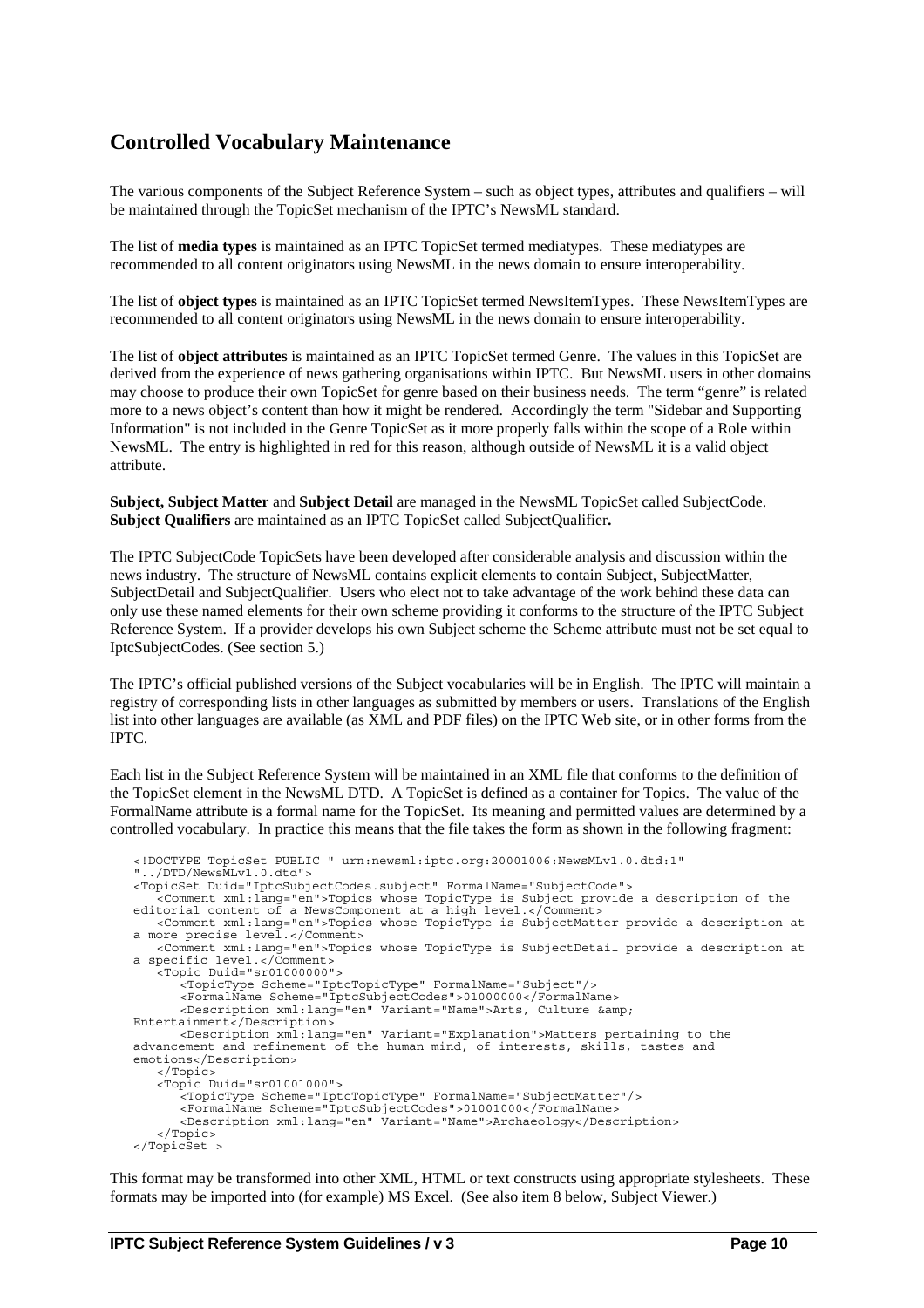In general, extensions to the published lists may only be used with the Scheme attribute value of "IptcSubjectCodes" if the change has been formally considered and agreed within the IPTC. The lists will be subject to regular review and updating as deemed necessary by IPTC members. The version for a given list will be indicated by using the appropriate RevisionID on the TopicSet NewsML PublicIdentifier urn. (This is indicated by the last numeric character in the urn string.) Users experiencing a serious recurring problem with coding news items should refer back to the IPTC for advice or to propose any amendments.

In order to be responsive to user needs, a "fast track" process has been developed for extensions to the Subject Detail lists. Additions to Subject Matter and other lists will be considered through the normal IPTC Change Request process at the next scheduled IPTC meeting. Proposals from organisations outside IPTC must be sent to the Managing Director, who will assist in identifying a current IPTC member to sponsor the request.

## **Management of New Entries in the SRS**

The addition of entries in the SRS may cause problems for both originators and receivers unless the correct approach is adopted.

Originators using these additions should, where appropriate, either advise the editorial staff of the relevant new entries and/or update language analysis software (when used) to include the new entry information.

Recipients must ensure their decoding system defaults to the appropriate higher level entry if they have not implemented the decode for new entries. This means that if an unrecognised SubjectMatter is received then the system should return the parent Subject and if an unrecognised SubjectDetail is received the system should return the parent SubjectMatter.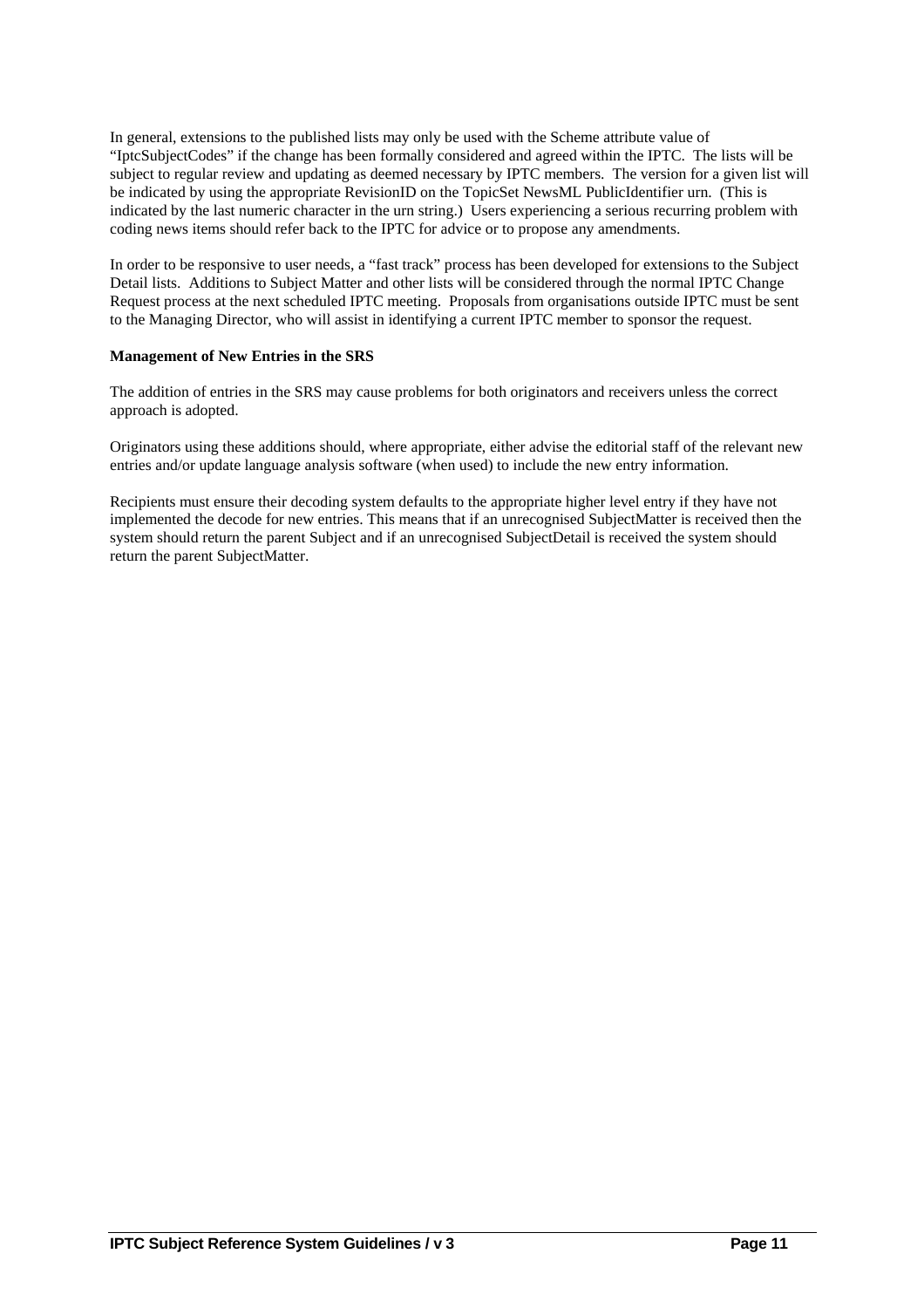# **Changes to the Subject Reference System**

## **Criteria for inclusion:**

- 1: An IPTC member must need to use the term/s and gain support from other members for the inclusion during the process below.
- 2: The term should relate to general news, not to a specific discipline and have a universal meaning. The exception is the term that has come into global usage although its origin may be specific to a local discipline.
- 3: The term is unique in its definition and not a synonym of an existing term unless it falls under the definition of "Synonym" on page 7
- 4: No more than 20 new terms can be included in the "Fast Track" change process at any one time by any member.
- 5: Each new term must be accompanied by a precise explanation, in British English within the intended context of its use that will be included in the SRS
- 6: The Fast Track process can be used for both Subject Qualifiers and Subject Details.
- 7: All requests from non-IPTC members must be sponsored by an IPTC member in good standing.
- 8: Each new term requested should be in lower case, in the singular unless it is a plural noun and in British English.
- 9: Requests shall be made using the form found at http://www.iptc.org/IPTC/metadata/documentation/IPTC-SRSsubmission.xls

## **Change Request Procedures Fast-Track (Subject Detail and Subject Qualifier)**

- 1: Change requests to be sent to the Managing Director by e-mail (mdirector@iptc.org).
- 2: No more than 20 new terms will be accepted per request.
- 3: Accelerated process (similar to ISO fast track) maybe implemented for Subject Detail and Subject Qualifiers only. Fast track takes 28 days.
- 4: A jury of at least three but no more than five will consider change requests for Subject Detail and Subject Qualifiers only. The chairman of the Standards Committee will appoint the jury with the concurrence of the committee itself (These members should have a good knowledge of the SRS and its background)
- 5: A Change Request will be circulated to all members by the Managing Director. Members have 21 days to forward comments and constructive objections to the Managing Director from the request being circulated. The Managing Director will forward any comments to the jury at the end of the comment period.
- 6: Within 7 days following the 21 day "Comment" period the jury will either:
	- \* Agree the request as is.

\* Agree the request with minor modifications and agree with the requestor that their needs are still met. \* Refuse the request but provide suggestions for a re-submission that could be agreed, or provide reasons why the proposal is not acceptable considering the criteria above. A resubmission will need to go through the full process again.

- 7: The jury spokesperson will inform the Director and the News Metadata Working Party Chair of its decisions at the end of the 7 day period.
- 8: If agreed by the jury, the Managing Director will assign a SubjectCode to each new term and update the SRS and its version number and post the updated version on the IPTC web site as soon as possible after the jury's decision.
- 9: A change request refused by the jury under the fast track process may be re-submitted for consideration under the non-fast track procedure below.

## **Change Request Procedures Standard-Track (Subject Matter, Subject Detail and Subject Qualifier)**

- 1: Change requests to be sent to the Managing Director by e-mail (mdirector@iptc.org).
- 2: The Change Request is circulated to the membership inviting comments to be sent to the Director within a timeframe specified by the Director but not less than 21 days.
- 3: An ad-hoc Working Party of at least three but no more than five will consider the requests, reviewing suggestions and comments with the requesting organization, possibly changing a Subject Matter request to a Subject Detail, re-circulating a modified version to membership for comments. If agreement cannot be reached between the ad-hoc WP, the requestor way submit the change request directly to the MNA WP for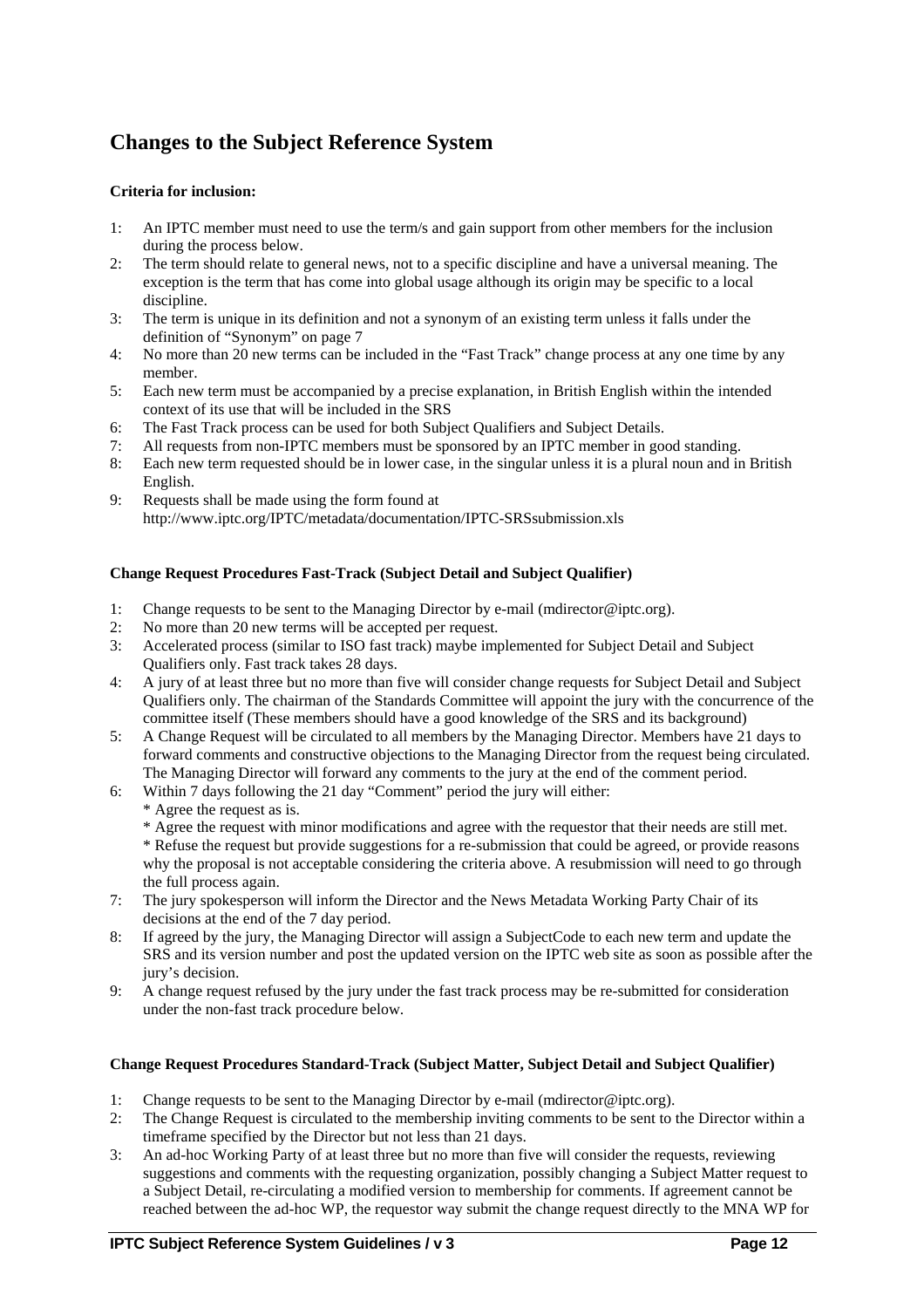debate at the next full WP meeting

- 4: Once agreement is reached between the ad-hoc WP and the requesting organisation, the final result is circulated to all members and the ad-hoc WP will request the NMA WP to approve a motion to the Standards Committee that the terms and explanations contained in this paper be included in the SRS. The Standards Committee will vote on the motion at their next meeting.
- 5: The Managing Director will assign SubjectCodes to each new term and update the SRS and its version number and post the updated version on the IPTC web site as soon as possible after the Standards Committee approval.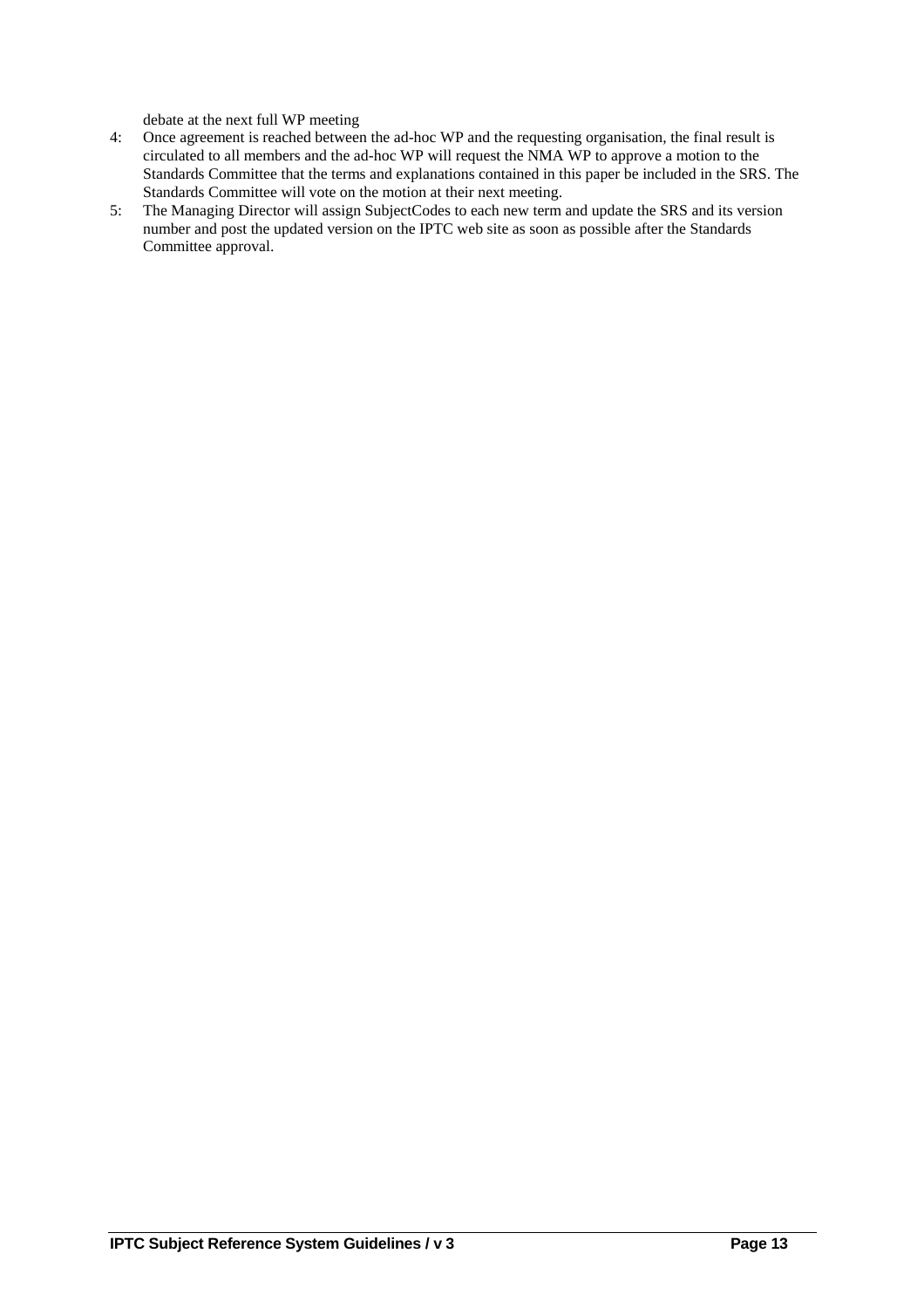## **Implementation and Ad Hoc Extensions**

The easiest way to extend the lists as published in an ad-hoc fashion is to use an appropriate keyword. If this proves insufficient, information providers may develop extensions of the second and third levels of the subject hierarchy (Subject Matter and Subject Detail). The 17 parent Subjects as published by the IPTC and their reference number may NOT be extended or altered by individual information providers.

## **NewsML Users**

A provider extending the lists must be in possession of a Web domain name that is used to form the ProviderID within the NewsML urn. The provider then must identify any local extensions to the Subject Reference System using a value for the Scheme attribute generated by the provider. Entries so identified allow for addition of local or regional interest items that might not find general usage by other news providers. For example, a North American agency may wish to adopt Subject Details for a particular sport that would specify various leagues or variations of the sport. A provider specialising in business information might wish to develop more subject detail on specific markets, such as commodities. Both such efforts would retain the 17 top-level Subject Codes, and could retain the secondary level as well. The eight-digit reference number accommodates any such extensions.

#### *Examples*

MySchemeSubject TopicSet controlled vocabulary is published by a Provider in a NewsItem under its own NewsML urn:

```
 urn:newsml:myscheme.org:20001212:MySchemeSubjects:1
```
The new entry would be published as shown below. An extract from the current IptcSubjectCode file is provided first for comparison.

```
<TopicSet> 
    . . . 
<Topic Duid="sr04015000"> 
 <TopicType FormalName="SubjectMatter"/> 
 <FormalName Scheme="IptcSubjectCodes">04015000</FormalName> 
        <Description xml:lang="en-GB" Variant="Name">Transport</Description> 
         </Topic> 
     <Topic Duid="sr04015001"> 
         <TopicType FormalName="SubjectDetail"/> 
 <FormalName Scheme="IptcSubjectCodes">04015001</FormalName> 
 <Description xml:lang="en-GB " Variant="Name">Air Transport</Description> 
         </Topic> 
     <Topic Duid="sr04015002"> 
        <TopicType FormalName="SubjectDetail"/> 
 <FormalName Scheme="IptcSubjectCodes">04015002</FormalName> 
 <Description xml:lang="en-GB " Variant="Name">Railway</Description> 
         </Topic> 
     <Topic Duid="sr04015003"> 
<TopicType FormalName="SubjectDetail"/> 
        <FormalName Scheme="IptcSubjectCodes">04015003</FormalName> 
 <Description xml:lang="en-GB " Variant="Name">Road Transport</Description> 
 <Description xml:lang="en-GB " Variant="Explanation"/> 
     </Topic> 
     <Topic Duid="sr04015004"> 
        <TopicType FormalName="SubjectDetail"/> 
        <FormalName Scheme="IptcSubjectCodes">04015004</FormalName> 
       <Description xml:lang="en-GB " Variant="Name">Waterway & amp; Maritime
Transport</Description> 
     </Topic> 
<!DOCTYPE TopicSet PUBLIC " urn:newsml:iptc.org:20001006:NewsMLv1.0.dtd:1" 
"../DTD/NewsMLv1.0.dtd"> 
<TopicSet Duid="MySubjectCodes.subject" FormalName="SubjectCode"> 
        <Topic Duid="sr04015005"> 
        <TopicType FormalName="SubjectDetail"/> 
        <FormalName Scheme="MySchemeSubjects">04015005</FormalName> 
 <Description xml:lang="en" Variant="Name">Space Transport</Description> 
 <Description xml:lang="en" Variant="Explanation">Travel beyond the confines of the 
earth's atmosphere</Description>
    </Topic> 
……... 
</TopicSet>
```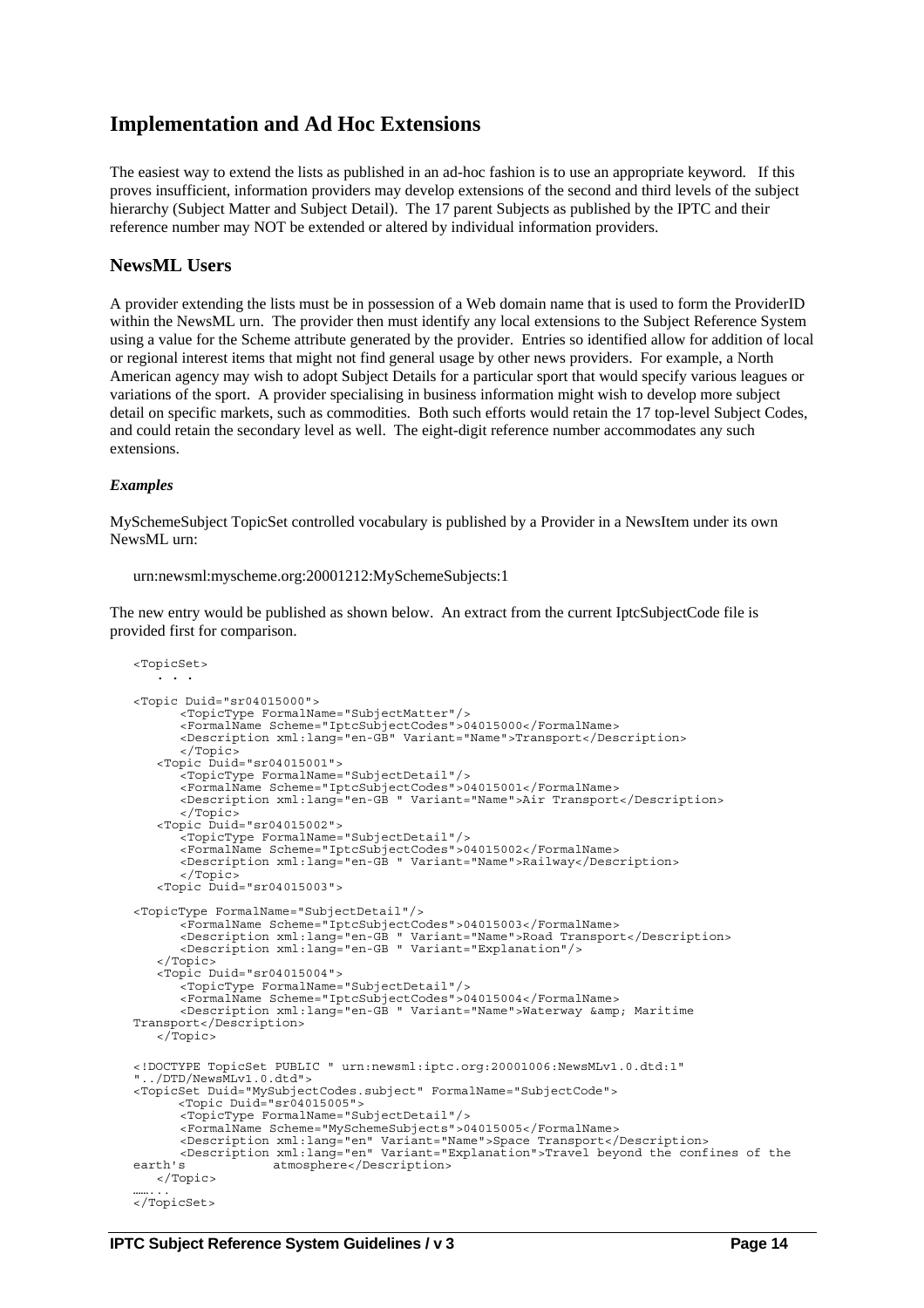Existing IPTC published entries are shown in black; the entry in the Providers extension TopicSet is in **red**. Note that numbers sequence allocated for the Subject Reference and expressed as the FormalName element value of the Topic must not be a repeat of any that have been previously published by IPTC. In the example, the new digits in the sequence are 005. If a new SubjectMatter is required, the last six digits will be those allocated by the new Scheme provider.

In the NewsML instance the following structure is used to indicate that a new Scheme is being invoked:

```
<DescriptiveMetadata> 
    <SubjectCode> 
       <SubjectDetail Scheme="IptcSubjectCodes" FormalName="15073001"/> 
       <SubjectDetail Scheme="MySchemeSubjects" FormalName="04015005"/> 
    </SubjectCode> 
</DescriptiveMetadata> 
. . .
```
## **News Industry Text Format (NITF) Users**

**. . .** 

In the NITF (also an XML document, but used to mark up text content of News) there are explicit elements and attributes used to identify the relevant extracts from the Subject Reference Scheme. The appropriate DTD extracts are:

```
<!ELEMENT tobject (tobject.property*, tobject.subject*)> 
<!ATTLIST tobject 
         %global-attributes; 
         tobject.type CDATA "news" 
\rightarrow2 + -Element tobject<br>Partial description Subject code.
        Partial description<br>Full description
                                 Used to identify the type of the news material, based on
a Subject Code system. 
        Attribute name id<br>Description Un
                                  Unique identifier for the element.<br>tobject.type
        Attribute name<br>Description
                                  Values are drawn from the data in the iptc-newsitemtype
[TopicSet] vocabulary.
          --> 
<!ELEMENT tobject.property EMPTY> 
         <!ATTLIST tobject.property 
                 %global-attributes; 
                  tobject.property.type CDATA "current" 
\rightarrow< ! - 1 Element tobject.property 
 Partial description Subject code property. 
                 Full description Assigns a property to the object type.
                  Attribute name id 
                 Description Unique identifier for the element.<br>Attribute name tobject.property.type
                 Attribute name<br>
\begin{array}{ccc}\n\text{Laplace. property. type} \\
\text{Description} \\
\end{array}Values are drawn from the data in the iptc-genre
[TopicSet] vocabulary. 
--> 
<!ELEMENT tobject.subject EMPTY> 
         <!ATTLIST tobject.subject 
                  %global-attributes; 
                  tobject.subject.ipr CDATA "IPTC" 
                 tobject.subject.refnum NMTOKEN #REQUIREI<br>tobject.subject.code CDATA #IMPLIED
                 tobject.subject.code  CDATA  #IMPLIED<br>tobject.subject.type  CDATA  #IMPLIED
 tobject.subject.type CDATA #IMPLIED 
 tobject.subject.matter CDATA #IMPLIED 
                  tobject.subject.detail CDATA #IMPLIED 
\rightarrow<\; !-- Element tobject.subject 
                  Partial description:Assigns subject information to news material based 
on a Subject Code system.
```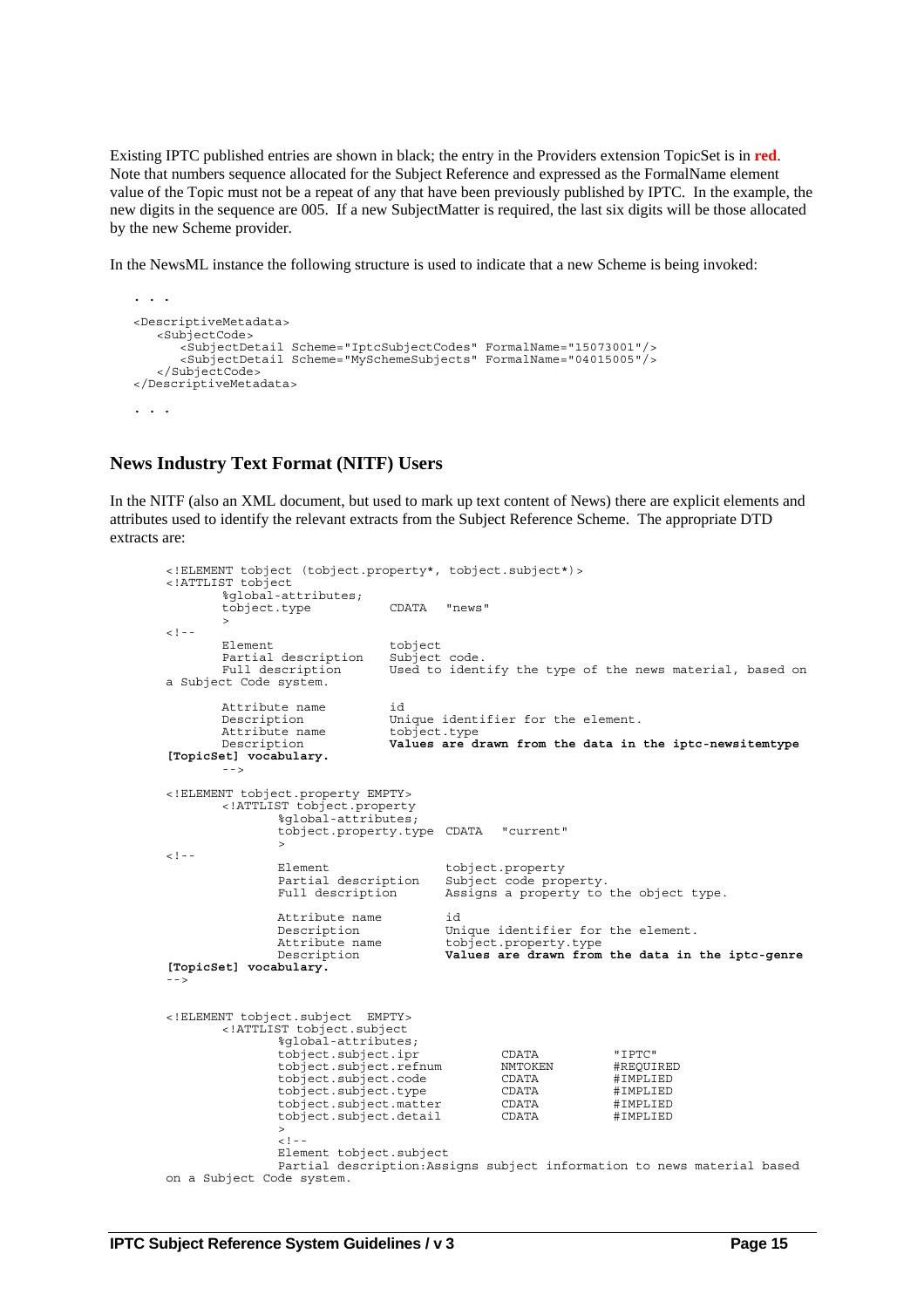| Full description: A three-tiered hierarchy consisting of broad<br>subjects, secondary topics (Subject Matter), and tertiary topics (Subject Detail).<br>Values are drawn from the data in the iptc-subjectcode [TopicSet] vocabulary. |                |                                            |  |  |  |  |  |
|---------------------------------------------------------------------------------------------------------------------------------------------------------------------------------------------------------------------------------------|----------------|--------------------------------------------|--|--|--|--|--|
|                                                                                                                                                                                                                                       |                |                                            |  |  |  |  |  |
|                                                                                                                                                                                                                                       | Attribute name | id                                         |  |  |  |  |  |
|                                                                                                                                                                                                                                       | Description    | Unique identifier for the element.         |  |  |  |  |  |
|                                                                                                                                                                                                                                       | Attribute name | tobject.subject.ipr                        |  |  |  |  |  |
|                                                                                                                                                                                                                                       | Description    | Information provider reference.            |  |  |  |  |  |
|                                                                                                                                                                                                                                       | Attribute name | tobject.subject.refnum                     |  |  |  |  |  |
|                                                                                                                                                                                                                                       | Description    | Eight-digit reference number for all three |  |  |  |  |  |
| levels.                                                                                                                                                                                                                               |                |                                            |  |  |  |  |  |
|                                                                                                                                                                                                                                       | Attribute name | tobject.subject.code                       |  |  |  |  |  |
|                                                                                                                                                                                                                                       | Description    | Three-letter code for the subject type.    |  |  |  |  |  |
|                                                                                                                                                                                                                                       | Attribute name | tobject.subject.type                       |  |  |  |  |  |
|                                                                                                                                                                                                                                       | Description    | First-tier subject description.            |  |  |  |  |  |
|                                                                                                                                                                                                                                       | Attribute name | tobject.subject.matter                     |  |  |  |  |  |
|                                                                                                                                                                                                                                       | Description    | Second-tier subject description.           |  |  |  |  |  |
|                                                                                                                                                                                                                                       | Attribute name | tobject.subject.detail                     |  |  |  |  |  |
|                                                                                                                                                                                                                                       | Description    | Third-tier subject description.            |  |  |  |  |  |
| $--$                                                                                                                                                                                                                                  |                |                                            |  |  |  |  |  |

In this case the relevant source of the information is provided by the IPR value of IPTC. Users creating their own extensions must use an IPR allocated to them by the IPTC. As in the NewsML case, extensions may only be at the SubjectDetail Level, and reference codes must not repeat the values already assigned by the IPTC.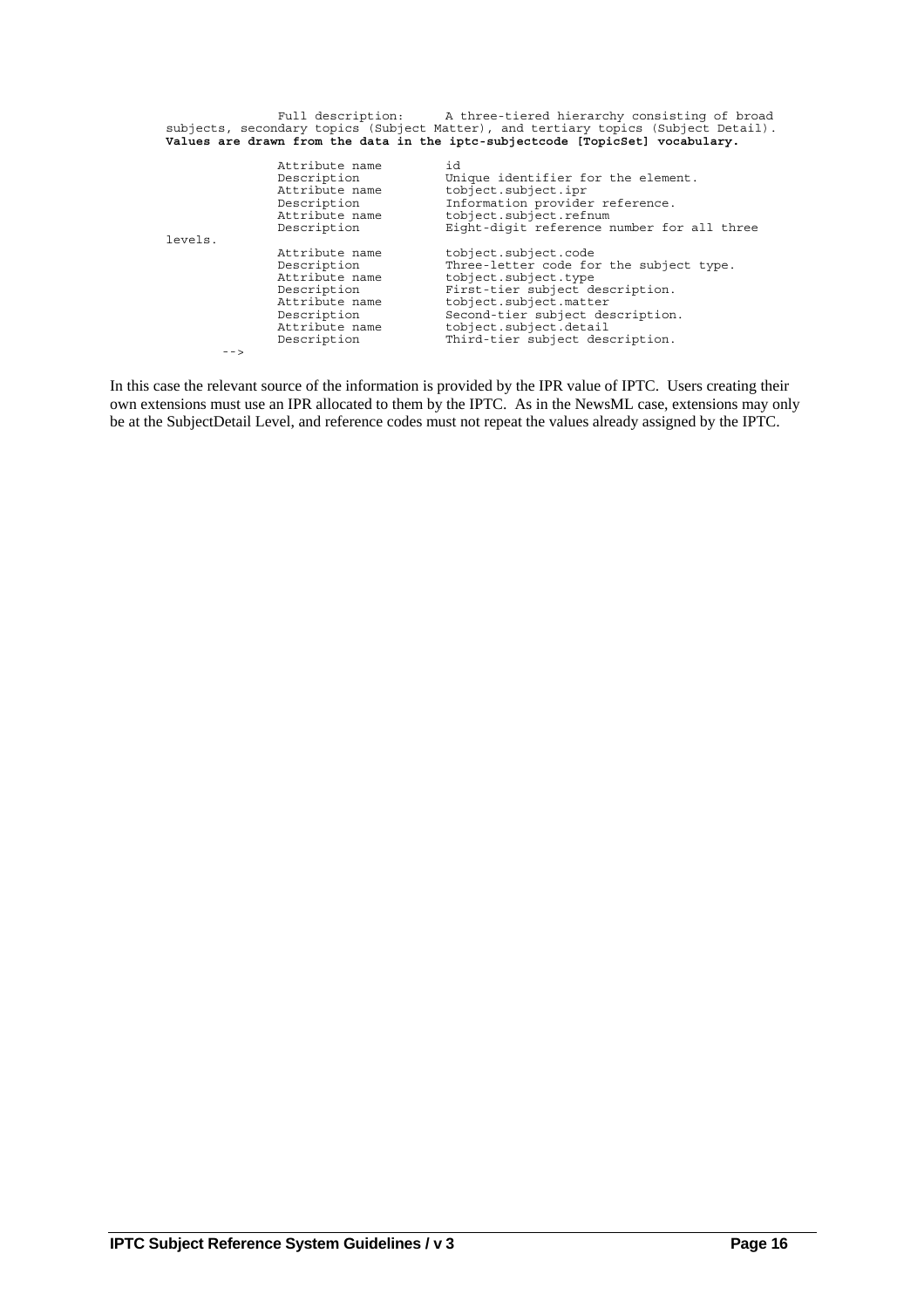## **Information Interchange Model (IIM) Users**

The extract below explains implementation of the Subject Reference system within IIM Record 2.

| <b>Dataset</b><br>No. | <b>Dataset</b><br><b>Name</b> | <b>Description</b>                                                                                                                                                                                                                                                                                                                                                                                                                                                                                                                                                                                                                                                                                                                                                                                                                               |  |  |  |  |
|-----------------------|-------------------------------|--------------------------------------------------------------------------------------------------------------------------------------------------------------------------------------------------------------------------------------------------------------------------------------------------------------------------------------------------------------------------------------------------------------------------------------------------------------------------------------------------------------------------------------------------------------------------------------------------------------------------------------------------------------------------------------------------------------------------------------------------------------------------------------------------------------------------------------------------|--|--|--|--|
| 2:12                  | <b>Subject</b><br>Reference   | Repeatable. Minimum of 13 and maximum of 236 octets consisting of<br>graphic characters. Colon ": is only allowed as specified, the asterisk "*" and<br>question mark '?' are not allowed, nor are the octet values 42 and 63.                                                                                                                                                                                                                                                                                                                                                                                                                                                                                                                                                                                                                   |  |  |  |  |
|                       |                               | The character encoding used for this dataset must encode the colon " using<br>octet value 58, and must not use this octet value for any other purpose.                                                                                                                                                                                                                                                                                                                                                                                                                                                                                                                                                                                                                                                                                           |  |  |  |  |
|                       |                               | The Subject Reference is a structured definition of the subject matter. It must<br>contain an IPR (default value is "IPTC"), an 8 digit Subject Reference<br>Number and an optional Subject Name, Subject Matter Name and Subject<br>Detail Name. Each part of the Subject reference is separated by a colon $(\odot)$ .<br>The Subject Reference Number contains three parts, a 2 digit Subject<br>Number, a 3 digit Subject Matter Number and a 3 digit Subject Detail<br>Number thus providing unique identification of the object's subject.<br>If the Subject Matter or Subject Detail is not defined then a value of 000 is<br>used for the Subject Matter Number and/or Subject Detail Number as<br>appropriate.                                                                                                                          |  |  |  |  |
|                       |                               | The DataSet may be repeated when the objectdata content is relevant to<br>several subjects of news interest. It can be independent of provider and for<br>any media form. The provider must either use the IPTC scheme or one that<br>has been defined and published by the provider.                                                                                                                                                                                                                                                                                                                                                                                                                                                                                                                                                            |  |  |  |  |
|                       |                               | The construction of the Subject Reference is as follows:                                                                                                                                                                                                                                                                                                                                                                                                                                                                                                                                                                                                                                                                                                                                                                                         |  |  |  |  |
|                       |                               | <b>Information Provider Reference (IPR)</b><br>٠<br>A name, registered with the IPTC/NAA, identifying the provider that<br>provides an indicator of the SDR content. The default value for the IPR<br>is "IPTC" and is mandatory if the Subject Reference exists in the IPTC<br>coding scheme.                                                                                                                                                                                                                                                                                                                                                                                                                                                                                                                                                   |  |  |  |  |
|                       |                               | Individual registered Information Providers may at their discretion extend the<br>Subject Reference lists. However, they may only add to the subject matter<br>and/or subject detail included in the IPTC lists, and must identify this by<br>using their registered IPR. The IPTC Subject list may not be extended.                                                                                                                                                                                                                                                                                                                                                                                                                                                                                                                             |  |  |  |  |
|                       |                               | <b>Subject Reference Number</b><br>Provides a numeric code to indicate the Subject Name plus optional<br>Subject Matter and Subject Detail Names in the language of the service.<br>Subject Reference Numbers consist of 8 octets in the range 01000000<br>to 17999999 and represent a language independent international<br>reference to a Subject. A Subject is identified by its Reference Number<br>and corresponding Names taken from a standard lists given in<br>Appendix H,I and J. These lists are the English language reference<br>versions.<br><b>Subject Name</b><br>The third part, if used, is a text representation of the Subject Number<br>(maximum 64 octets) consisting of graphic characters plus spaces either<br>in English, as defined in Appendix H, or in the language of the service<br>as indicated in DataSet 2:135 |  |  |  |  |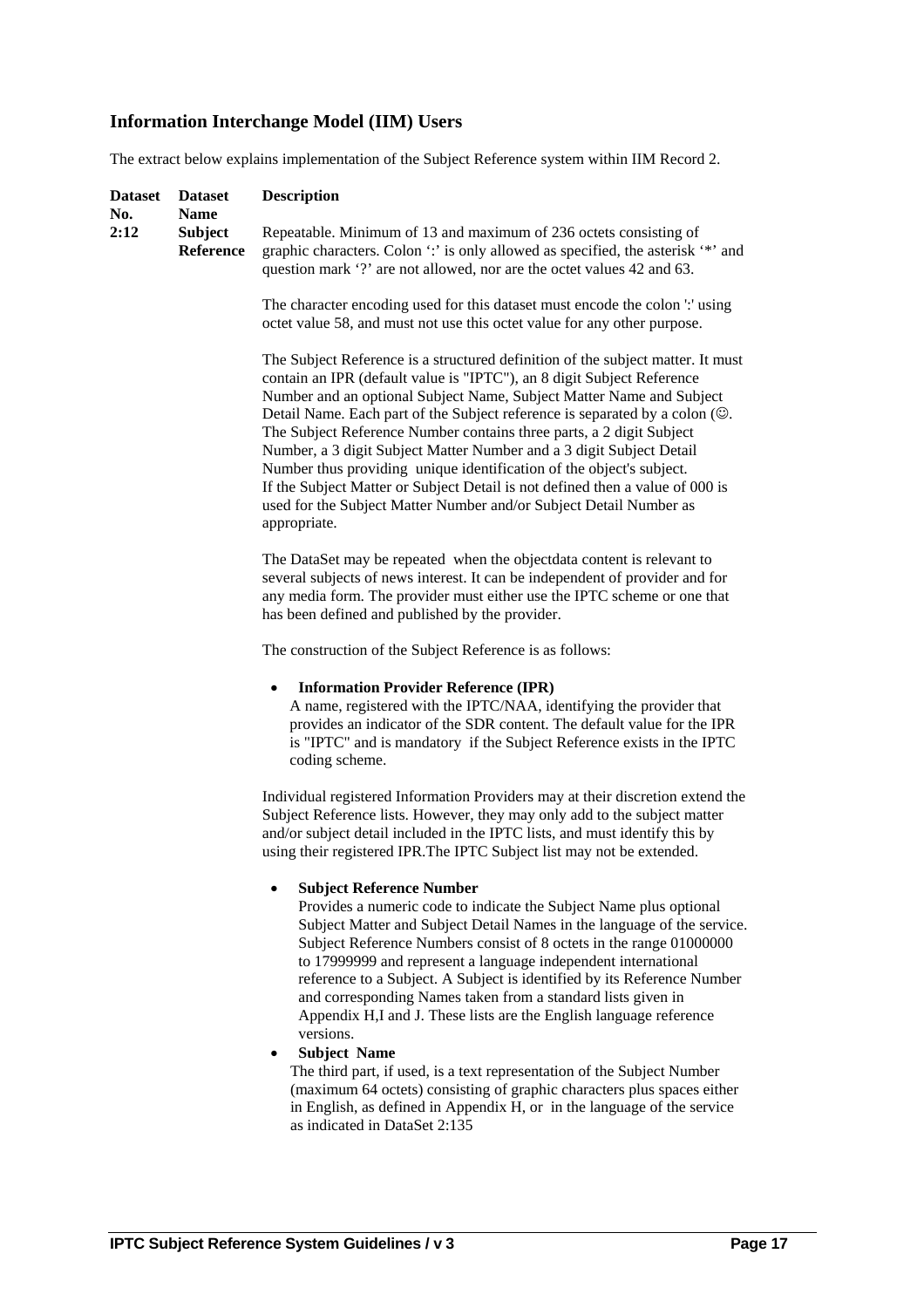The Subject identifies the general content of the objectdata as determined by the provider.

• **Subject Matter Name** 

The fourth part, if used, is a text representation of the Subject Matter Number (maximum 64 octets) consisting of graphic characters plus spaces either in English, as defined in Appendix I, or in the language of the service as indicated in DataSet 2:135

A Subject Matter further refines the Subject of a News Object.

## • **Subject Detail Name**

The fifth part, if used, is a text representation of the Subject Detail Number (maximum 64 octets) consisting of graphic characters plus spaces either in English, as defined in Appendix J, or in the language of the service as indicated in DataSet 2:135

A Subject Detail further refines the Subject Matter of a News Object. A registry of Subject Reference Numbers, Subject Matter Names and Subject Detail Names, descriptions (if available) and their corresponding parent Subjects will be held by the IPTC in different languages, with translations as supplied by members.

| <b>Subject Reference (SR) Dataset Structure</b><br>Minimum of 13 and maximum of 236 Octets |                                                                                                                                                                                        |                                                                                  |   |                                                     |  |                                                         |         |                                                                   |  |
|--------------------------------------------------------------------------------------------|----------------------------------------------------------------------------------------------------------------------------------------------------------------------------------------|----------------------------------------------------------------------------------|---|-----------------------------------------------------|--|---------------------------------------------------------|---------|-------------------------------------------------------------------|--|
| <b>IPR</b>                                                                                 | <b>Subject Matter</b><br><b>Subject Detail</b><br><b>ES</b><br>ES<br><b>ES</b><br>ES<br><b>Subject Name</b><br><b>Subject Reference</b><br><b>Number</b><br><b>Name</b><br><b>Name</b> |                                                                                  |   |                                                     |  |                                                         |         |                                                                   |  |
| $1 - 32$ Octets<br>registered with<br><b>IPTC</b> for UNO                                  | ÷                                                                                                                                                                                      | Eight octets assigned<br>by the IPTC as<br>contained in<br>Appendices H, I and J | ÷ | Maximum 64<br>octets to<br>reference the<br>Subject |  | Maximum 64 octets<br>to reference the<br>Subject Matter | $\cdot$ | Maximum 64<br>octets to<br>reference the<br><b>Subject Detail</b> |  |
| Minimum 1.<br>maximum of<br>32                                                             |                                                                                                                                                                                        | 8                                                                                |   | 0-64 Octets                                         |  | 0-64 Octets                                             |         | 0-64 Octets                                                       |  |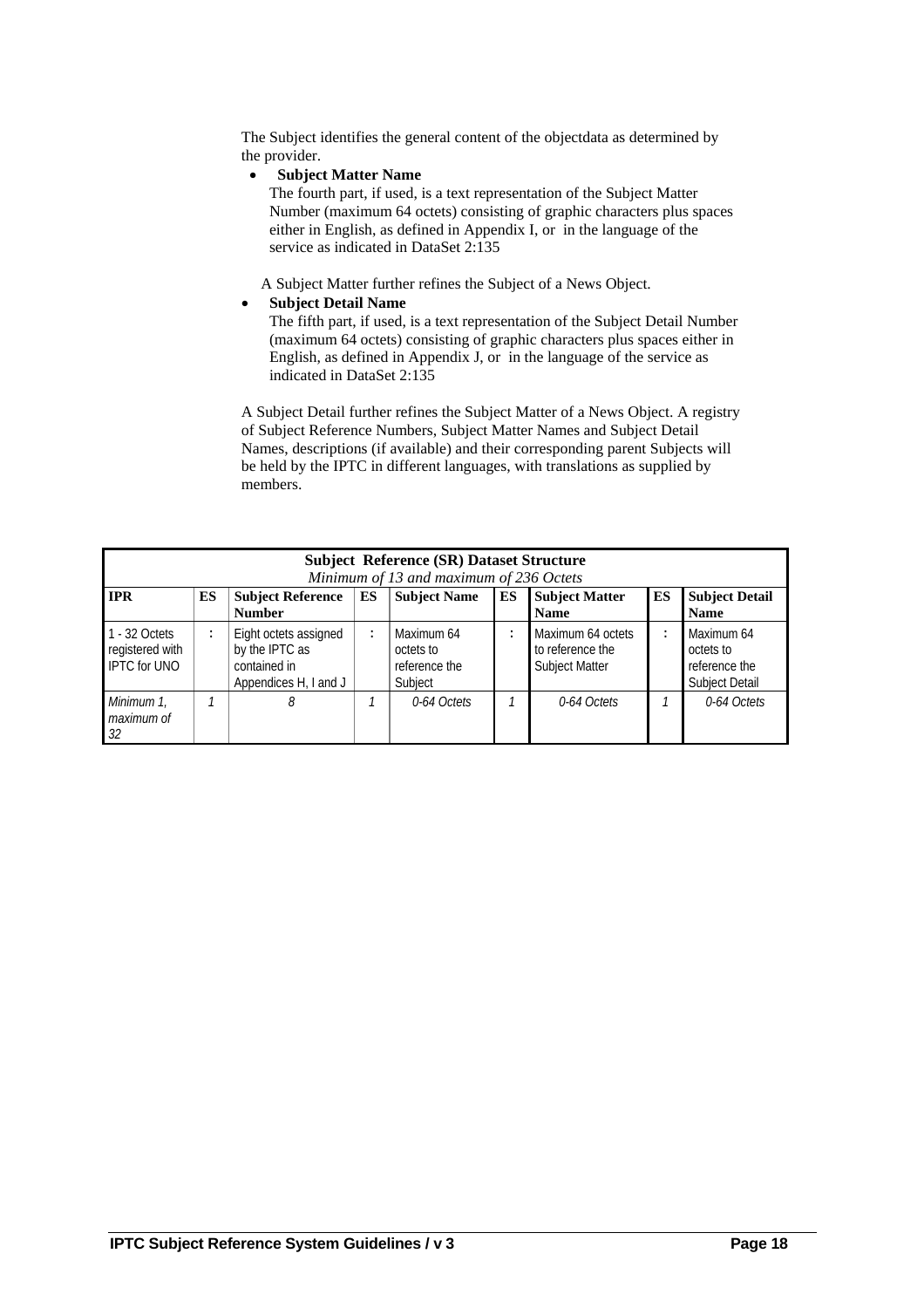# **ProviderID Registration**

An Information Providers Reference, or ProviderID, may be registered with IPTC under the following circumstances:

- a. The Information Provider is a member in good standing of IPTC, or
- b. The Information Provider is a registered member of the NewsML e-mail list or a registered holder of the Information Interchange Model, and
- c. The requested IPR mnemonic has not been registered by any other Information Provider.

Application should be made to the Managing Director IPTC, by e-mail or fax, indicating the Information Provider's full name, the desired IPR and a text description of the Company, Publication or Service making the submission. Both the IPR string and the description must be unique for each entry. When accepted, the IPR details will be published in the NewsML Provider TopicSet (find more information at http://www.iptc.org/metadata)